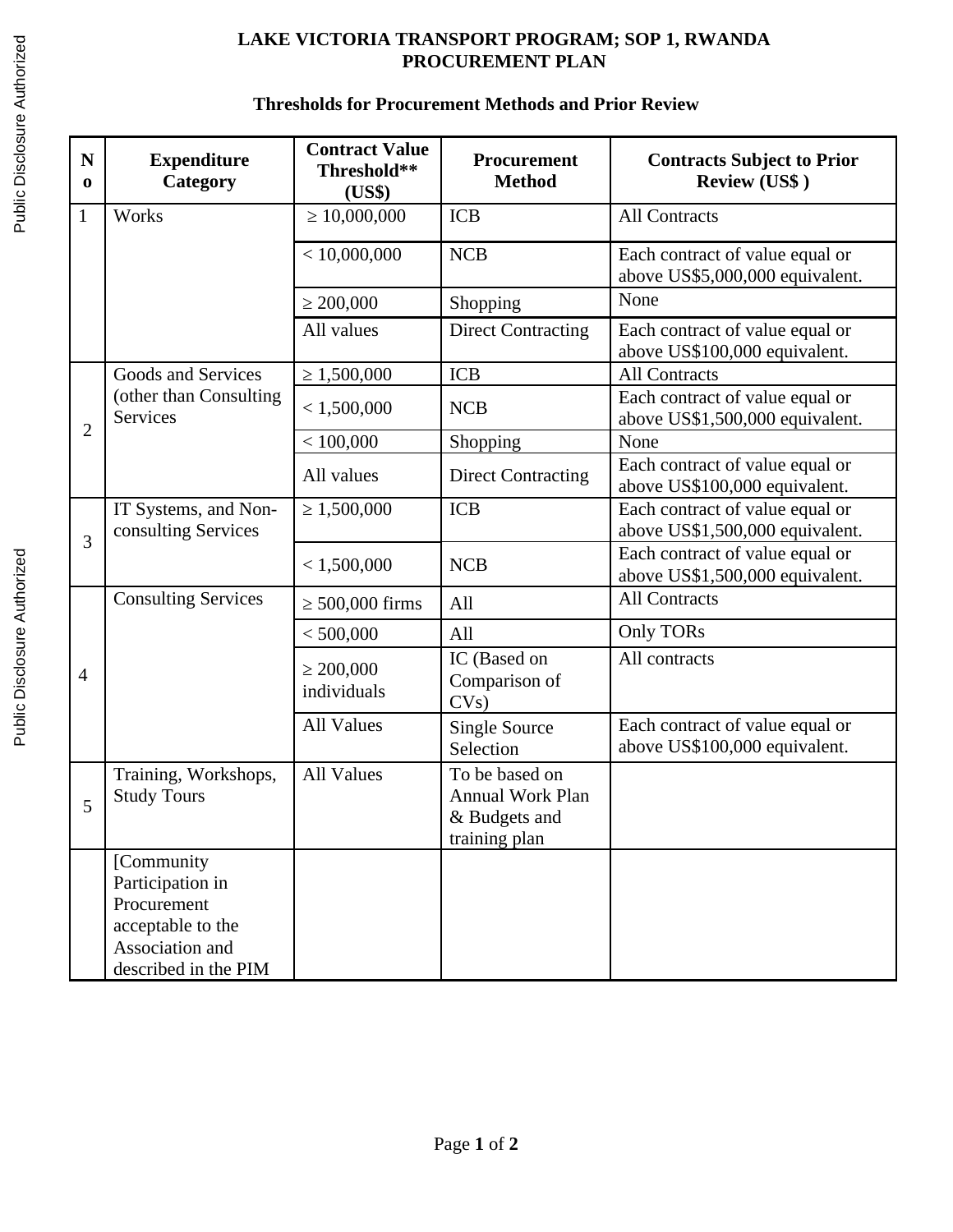## **Procurement Packages with Methods and Time Schedule**

| Ref<br>N <sub>0</sub> | <b>Contract Description</b>                                                                                                                                                 | Cost<br><b>Estimate</b><br>(Million<br><b>US\$)</b> | Procuremen<br>t/<br><b>Selection</b><br><b>Method</b> | <b>Review</b><br>by<br><b>Bank</b><br>(Prior/<br>Post) | <b>Expected</b><br><b>Bid/Proposal</b><br>submission<br><b>Deadline</b> | <b>Expected</b><br><b>Contract</b><br>Completio<br>n Date |
|-----------------------|-----------------------------------------------------------------------------------------------------------------------------------------------------------------------------|-----------------------------------------------------|-------------------------------------------------------|--------------------------------------------------------|-------------------------------------------------------------------------|-----------------------------------------------------------|
| $\mathbf{1}$          |                                                                                                                                                                             |                                                     | <b>WORKS</b>                                          |                                                        |                                                                         |                                                           |
| 1.1                   | Road Infrastructure - Upgrading<br>Ngoma-Nyanza<br>Lot<br>road<br>2:<br>Kibugabuga- Shinga - Gasoro (66.55<br>km) - Design, Civil works, and 3<br>years routine maintenance | 90.00                                               | <b>ICB</b>                                            | Prior                                                  | 24-July-17                                                              | 30-May-23                                                 |
|                       | <b>Total cost for Works</b>                                                                                                                                                 | 90.00                                               |                                                       |                                                        |                                                                         |                                                           |
| $\overline{2}$        | <b>CONSULTING SERVICES AND NON-CONSULTING SERVICES</b>                                                                                                                      |                                                     |                                                       |                                                        |                                                                         |                                                           |
| 2.1                   | Monitoring/supervision of Upgrading<br>Ngoma-Nyanza<br>road<br>Lot $2:$<br>Kibugabuga-<br>Nshinga<br>- Gasoro<br>(66.55km)                                                  | 4.48                                                | <b>QCBS</b>                                           | Prior                                                  | $19-Jul-17$                                                             | 30-June-23                                                |
| 2.2.2                 | TA to review and update Axle Load<br>Enforcement                                                                                                                            | 0.35                                                | <b>QCBS</b>                                           | Post                                                   | 22-Aug-17                                                               | 26-Apr-19                                                 |
| 2.2.3                 | training<br><b>TA</b><br>and<br>to<br>RTDA/MININFRA to build capacity<br>Social<br>Environment<br>and<br>in<br>safeguards (including<br>gender<br>on<br>related risks)      | 0.18                                                | <b>QCBS</b>                                           | Post                                                   | 22-Aug-17                                                               | 26-Apr-19                                                 |
| 2.2.4                 | baseline<br><b>TA</b><br>for<br>and<br>surveys<br>monitoring and evaluation of the<br>project activities                                                                    | 0.24                                                | <b>QCBS</b>                                           | Post                                                   | 22-Aug-17                                                               | 30-June-23                                                |
| 2.2.5                 | TA to strengthen Technical<br>and<br>Fiduciary systems at RTDA                                                                                                              | 0.18                                                | IC                                                    | Post                                                   | 08-Aug-17                                                               | 30-June-23                                                |
| 2.2.6                 | TAs for Project<br>Technical<br>and<br><b>Safeguards Audits</b>                                                                                                             | 0.12                                                | <b>QCBS</b>                                           | Post                                                   | 09-Nov-17                                                               | 08-Feb-23                                                 |
|                       | <b>Total cost for Consulting Services</b>                                                                                                                                   | 5.55                                                |                                                       |                                                        |                                                                         |                                                           |

**Note**. ICB: International Competitive Biding QCBS: Quality and Cost Based Selection IC: Individual Consultant SS: Single Source